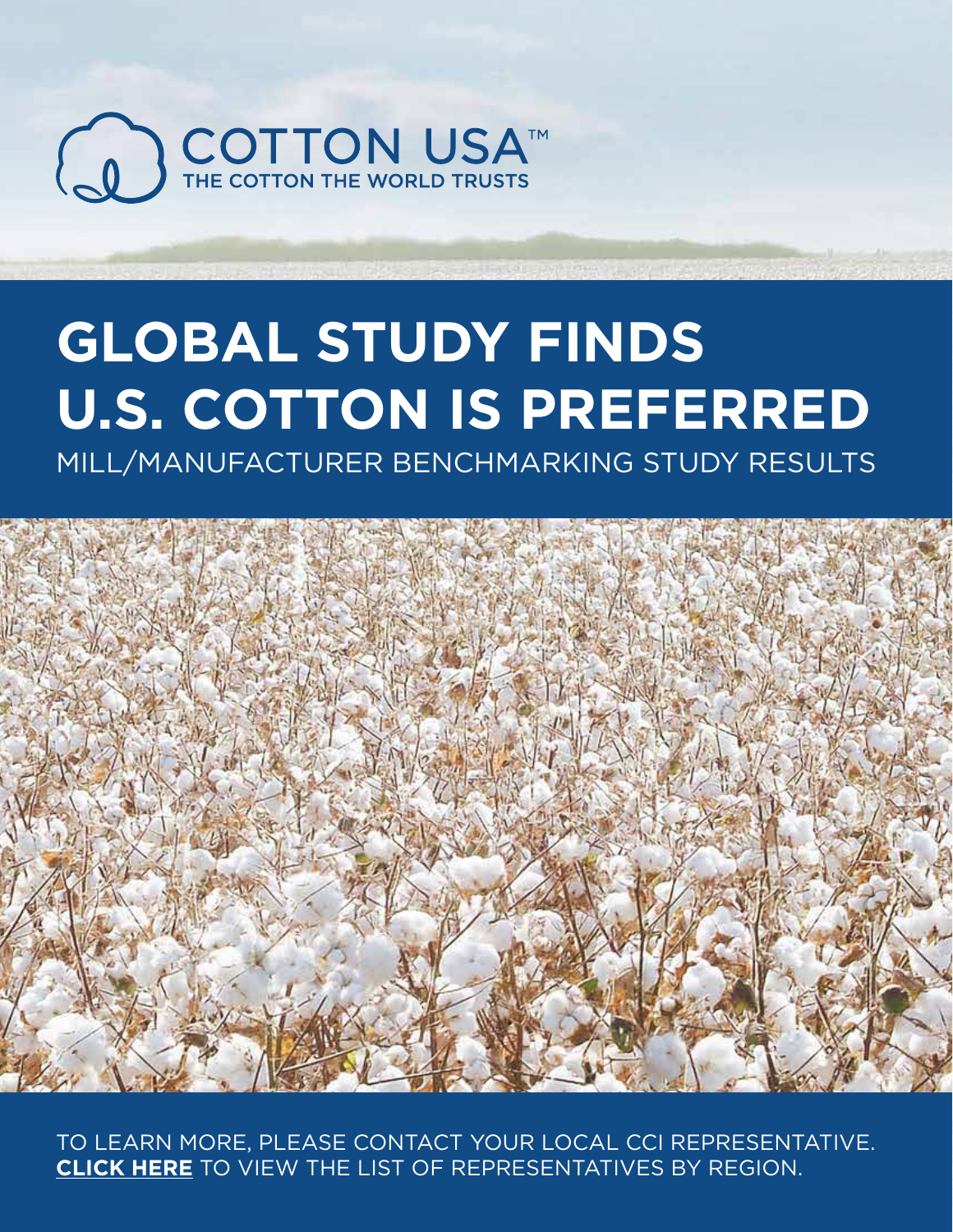The United States exports more than three times more cotton than its next closest competitor and achieved a 40% share of cotton fiber exports in the latest marketing year. To better understand how the U.S. industry maintains their high share of exports, it is important to understand the factors driving it from the customer perspective. To provide further insight into the perspective of U.S. cotton customers, a research study of mill and manufacturer representatives from around the world was conducted. Findings suggest that U.S. cotton's quality reputation is superior to cotton from other regions of the world.

In March and April 2017, a third-party research firm conducted an assessment of the cotton industry and Cotton Council International's (CCI) role in the industry by reaching out to 228 mill and manufacturer representatives to gain insight into their purchase decisions as well as perceptions toward U.S. cotton and the COTTON USA brand. Representatives spanned 18 countries including the six largest cotton purchasing regions in the world; Northeast Asia, Southeast Asia, South Asia, China, Latin America, and Central Europe.

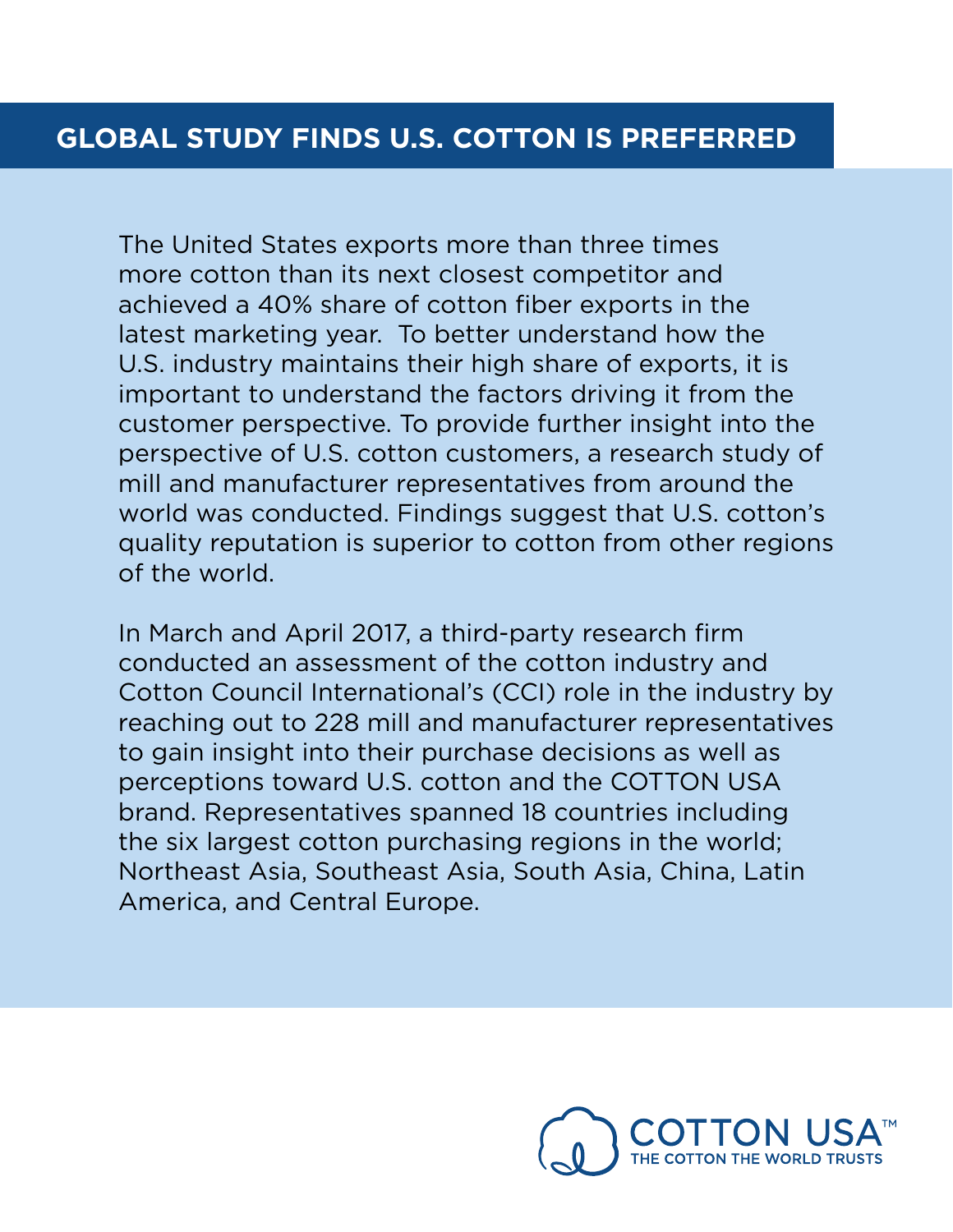#### **IMPORTANCE OF PURCHASE FACTORS**

Respondents were first asked to rate the most important factors in their cotton purchase decisions. Across regions the top five factors in the cotton purchasing decision were quality, price, overall satisfaction with the product, contamination, and living up to their contract.

Respondents were then asked to rate their associations with cotton from various parts of the world. While U.S. cotton is not the lowest cost, U.S. cotton was most highly associated with all other top factors in the decision to purchase cotton.

| Quality                                         | 84% |
|-------------------------------------------------|-----|
| Price                                           | 78% |
| <b>Overall satisfaction</b><br>with the product | 73% |
| Contamination                                   | 69% |
| Live up to their<br>contract                    | 68% |
| Maximizes efficiency                            | 62% |
| Lead time from order<br>placement to delivery   | 51% |
| Country of origin                               | 49% |
| Sustainability                                  | 47% |
| PBI cotton tagging                              | 32% |

#### **IMPORTANCE OF PURCHASE FACTORS**

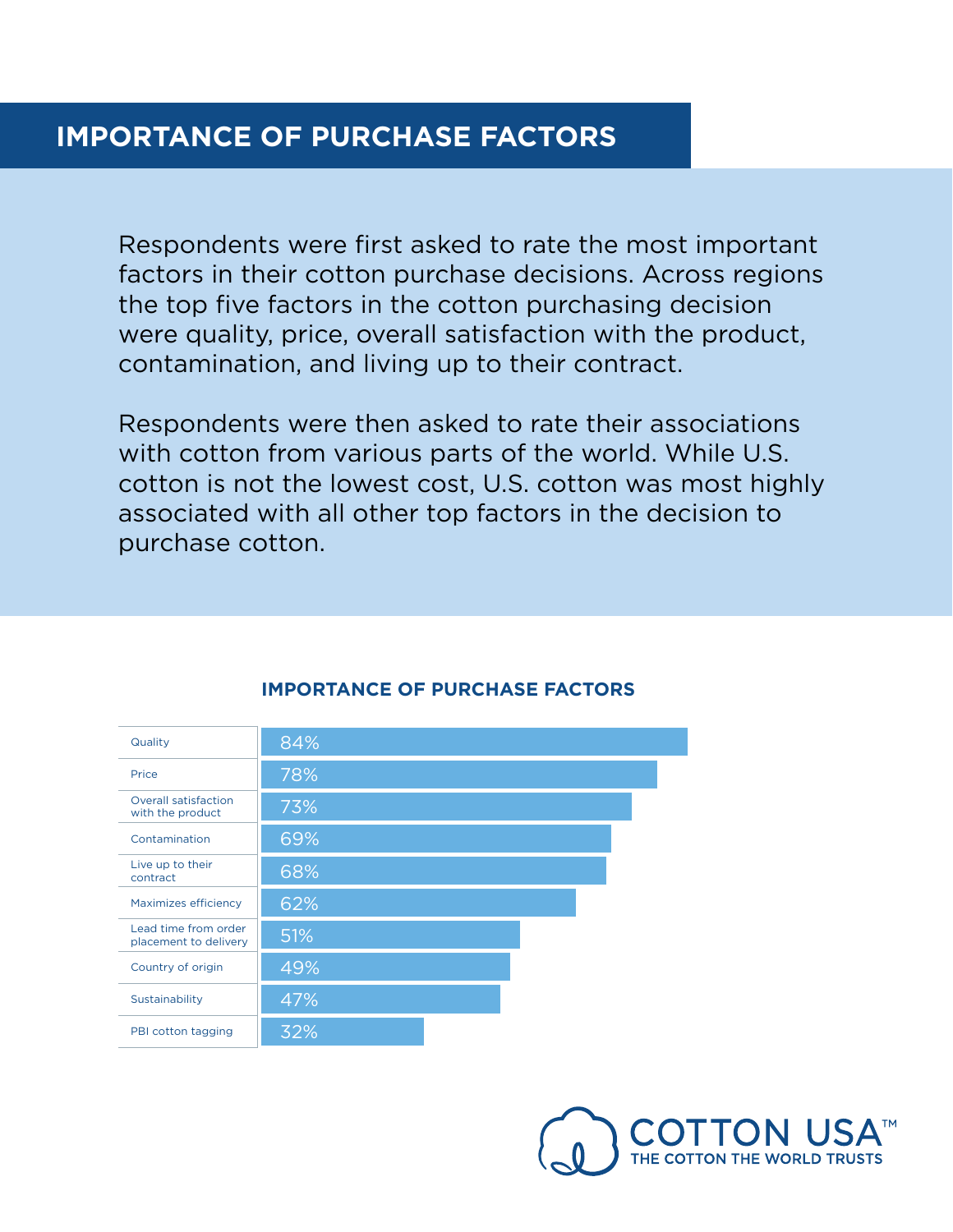### **OVER 91% OF RESPONDENTS WOULD RECOMMEND U.S. COTTON**

Nearly 90% of respondents perceived U.S. cotton as high quality, consistent, and low contamination and threequarters believed U.S. cotton provides good value despite the higher price point. U.S. cotton was consistently rated more positively than cotton from other parts of the world across all significant purchase factors.

| <b>Factors</b>       | <b>Cotton from</b><br><b>United States</b> | <b>Cotton from</b><br><b>Brazil</b> | <b>Cotton from</b><br><b>Australia</b> | <b>Cotton from</b><br><b>India</b> | <b>Cotton from</b><br><b>Africa</b> |
|----------------------|--------------------------------------------|-------------------------------------|----------------------------------------|------------------------------------|-------------------------------------|
| <b>Respected</b>     | 95%                                        | 25%                                 | 77%                                    | 15%                                | 19%                                 |
| Reliable             | 93%                                        | 21%                                 | 83%                                    | 11%                                | 12%                                 |
| <b>Trustworthy</b>   | 93%                                        | 25%                                 | 79%                                    | 8%                                 | 15%                                 |
| <b>Dependable</b>    | 92%                                        | 24%                                 | 71%                                    | 11%                                | 13%                                 |
| <b>High Quality</b>  | 89%                                        | 23%                                 | 76%                                    | 12%                                | 13%                                 |
| Consistent           | 89%                                        | 23%                                 | 71%                                    | 12%                                | 14%                                 |
| Low<br>contamination | 88%                                        | 31%                                 | 80%                                    | 4%                                 | 7%                                  |
| Premium              | 84%                                        | 21%                                 | 72%                                    | 11%                                | 13%                                 |
| <b>Good value</b>    | 75%                                        | 29%                                 | 54%                                    | 28%                                | 21%                                 |

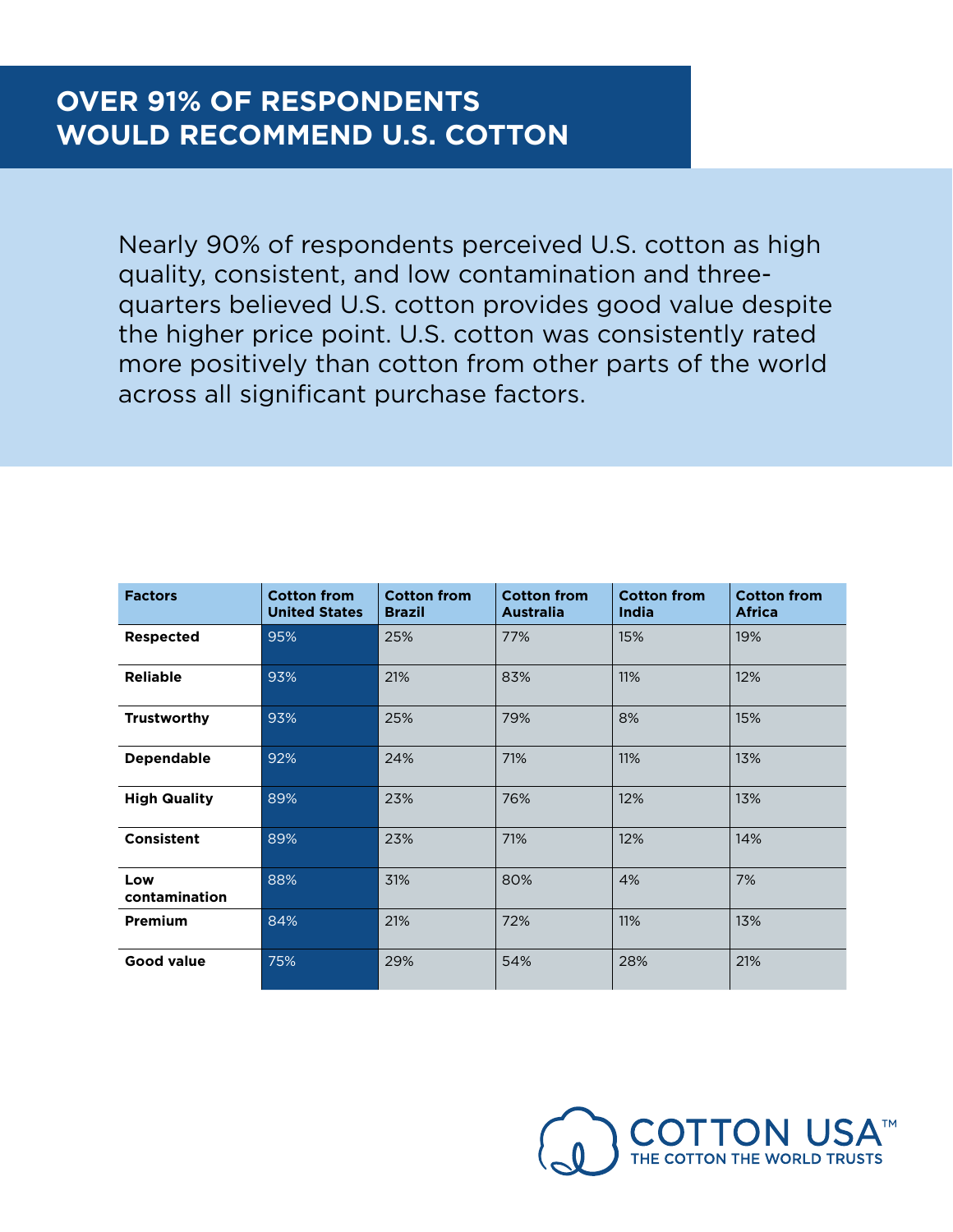### **MORE PREFERRED**

Given the positive associations with U.S. cotton it should not be surprising that U.S. cotton was overwhelmingly the preferred cotton for all respondents, as over 50% of respondents preferred U.S. cotton, more than four times higher than cotton from any other country.

Not only is it strongly preferred by mills and manufacturers around the world but purchase behavior backs up the superiority of U.S. cotton. Over one-third of the cotton reportedly purchased in the past year was from the U.S., nearly three times higher than cotton from any other country.

In addition, respondents were very satisfied with their U.S. cotton purchases as over 90% indicated that they would recommend U.S. cotton to their customers.

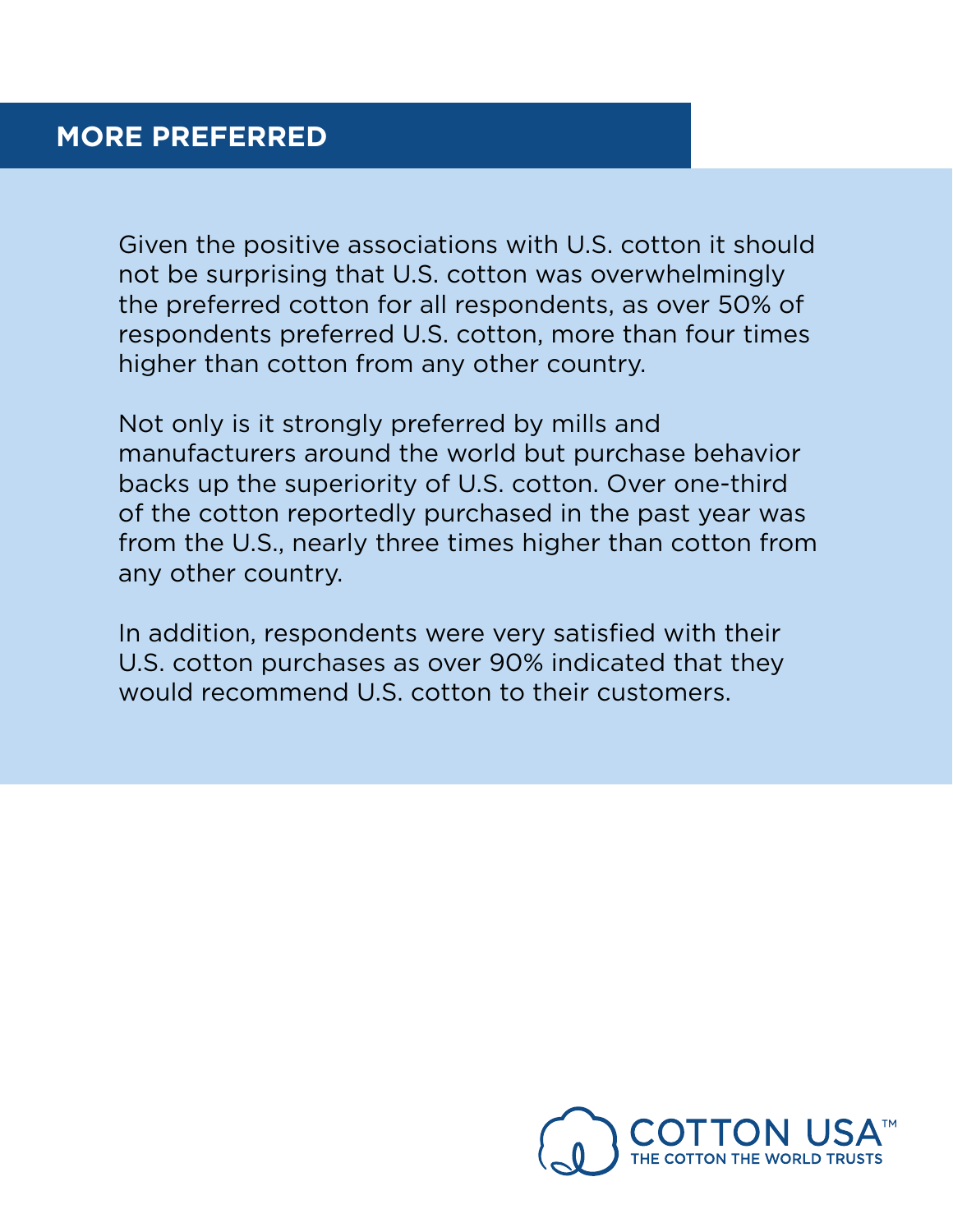## **COTTON USA BRAND**

Respondents were also asked about their awareness and perceptions of the COTTON USA brand. Since 1989 Cotton Council International (CCI) has licensed products such as apparel and home textiles with the COTTON USA trademark and in that time more than 51,000 product lines and 3.8 billion products have used this trademark.

In light of this long track record, 96% of mill and manufacturer representatives were aware of the COTTON USA brand. **More importantly, 77% indicated that the COTTON USA trademark adds value to their business.**



The COTTON USA™ Mark adds value to my business. (Top 2 Box Score — Strongly/Somewhat Agree)